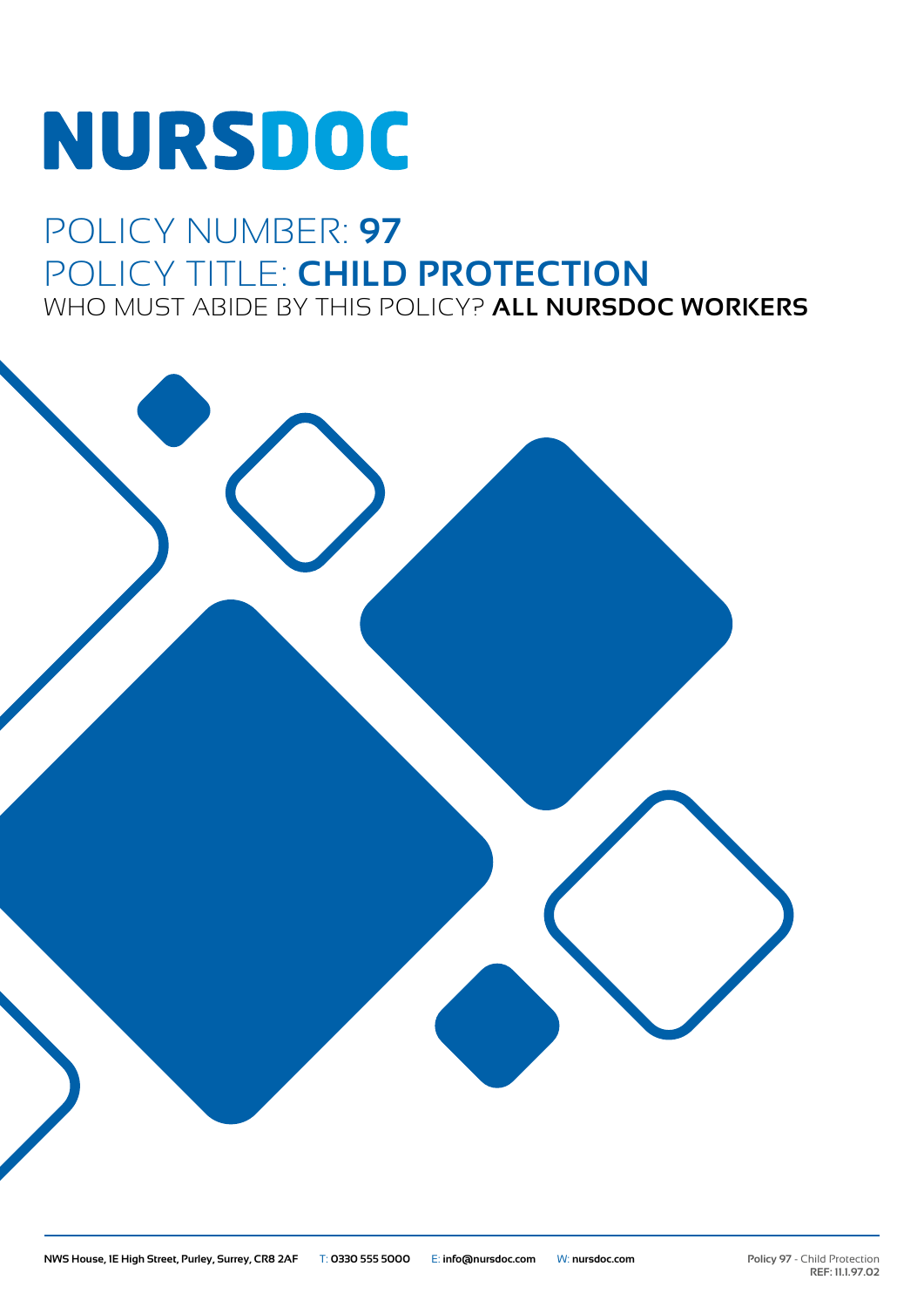# CHILD PROTECTION POLICY

# **Relevant Legislation**

- Children and Families Act 2014
- Counter-Terrorism and Border Security Act 2019
- Counter- Terrorism and Security Act 2015
- The Young Carers' (Need Assessment) Regulations 2015
- Chronically Sick and Disabled Persons Act (CSDPA) 1970
- Children and Social Work Act 2017
- Female Genital Mutilation Act 2003
- Children and Young Persons Act 1933
- Serious Crime Act 2015
- Borders, Citizenship and Immigration Act 2009
- Adoption and Children's Act 2002
- Digital Economy Act 2017
- Modern Slavery Act 2015
- United Nations Convention Rights of the Child 1989
- The Sexual Offences Act 2003
- The Police Act 1997
- The Care Act 2014
- Children Act 1989
- Children Act 2004
- Equality Act 2010
- Human Rights Act 1998
- Public Interest Disclosure Act 1998
- Safeguarding Vulnerable Groups Act 2006
- General Data Protection Regulation 2016
- Data Protection Act 2018

# **EQUALITY IMPACT ASSESSMENT**

This statement is a written record that demonstrates that we have shown due regard to the need to eliminate unlawful discrimination, advance equality of opportunity and foster good relations with respect to the characteristics protected by equality law.

# **Purpose**

The purpose of a Child Protection Policy and Procedure is to ensure that appropriate action is taken when a young person (up to the age of 18 years) is suspected of either being abused or at risk from parents, guardians, carers, adult visitors, other responsible adults or other young people.

The Child Protection Policy at Nursdoc recognises that the safety and protection of children is paramount and has priority over all other interests. The purpose of this policy is to protect any children or young adults who receive our services. It also includes the children or child relatives of adults who may be receiving our services. We recognise that everyone working with children has a responsibility for keeping them safe and we have a statutory duty to ensure that robust procedures are in place.

This policy refers to all children up to 18 years of age (including the unborn), regardless of nationality, culture or religion. If the child has 'learning disabilities' or is a care leaver, their needs may extend to their 21st birthday (Section 9 Children Act 2004). The term 'children' will be used throughout this policy to refer to children and young people.

# **To support Nursdoc in meeting the following Key Lines of Enquiry:**

| <b>RESPONSIVE</b> | R2: How are people's concerns and complaints<br>listened and responded to and used to<br>improve the quality of care?                                   |
|-------------------|---------------------------------------------------------------------------------------------------------------------------------------------------------|
| <b>SAFE</b>       | SI: How do systems, processes and practices<br>keep people safe and safeguarded from<br>abuse?                                                          |
| <b>SAFE</b>       | S2: How are risks to people assessed and their<br>safety monitored and managed so they are<br>supported to stay safe and their freedom is<br>respected? |
| <b>WELL-LED</b>   | W4: How does the service continuously learn,<br>improve, innovate and ensure sustainability?                                                            |
| <b>WELL-LED</b>   | W5: How does the service work in partnership<br>with other agencies?                                                                                    |

# **SCOPE**

# **2.1 The following roles may be affected by this policy:**

- All staff
- Anyone working on behalf of our organisation
- Senior Management including Directors
- Students, Trainees, Apprentices, Work Experience
- Contractors
- Agency Staff

# **2.2 The following Service Users may be affected by this policy:**

• Service Users • Children

# **2.3 The following stakeholders may be affected by this policy:**

- Family • Commissioners
- External health professionals
- Local Authority
- NHS

# **OBJECTIVES**

The objective of Nursdoc is to have a coordinated approach to child protection and to ensure that the procedures at Nursdoc are in line with policies and procedures published in local areas where Nursdoc delivers services.

To ensure that the voice of the child is heard and that a child-centred approach is taken.

# **POLICY**

# **Statement of Intent**

Nursdoc recognises the vulnerability of children and believes that it is always unacceptable for a child or young person to experience abuse of any kind. It wholly supports the principle that the welfare of the child is paramount and accepts the United Nations Declaration of the Rights of the Child.

Nursdoc understands that children can be under threat, and/or abused by parents/family, other children and young people, carers, staff and others and that everyone who works with children has a responsibility for keeping them safe.

Nursdoc will ensure that it works in partnership with other agencies, children and their families so that they receive the right help, at the right time; further,with everyone who comes into contact with children, understands that they all have a role to play in identifying concerns, sharing information and taking prompt action.

Additionally, Nursdoc believes that all children, regardless of ethnicity, gender, culture, sexual orientation, disability, faith or religious belief, have a right to equal protection from all types of harm or abuse.

Nursdoc recognises that deaf and disabled children and those with complex health needs are at increased risk of abuse. Furthermore, it understands that some children have increased vulnerability because of the impact of previous experiences, their level of dependency, their communication needs, or other issues; and that threats can take a variety of different forms including sexual, physical and emotional abuse, neglect, exploitation by criminal gangs and organised crime groups, trafficking, online abuse, sexual exploitation and the influences of extremism leading to radicalisation. All necessary steps will be taken to ensure that the rights of all children are respected and that opportunities for abuse to occur are minimised.

Nursdoc will seek to keep children and young people safe by:

- Empowering children, listening, respecting and responding in a compassionate but effective way.
- Ensuring a child-centred approach to service planning and delivery and keeping the child in focus when making decisions about their lives.
- Ensuring that all staff read and understand this policy.
- Providing child protection training to staff to enable them to recognise signs of abuse and follow appropriate procedures when dealing with child protection concerns.
- Adopting safe staff recruitment, selection and vetting procedures.
- Sharing information about child protection and good practice
- with staff, volunteers, parents, carers and relevant agencies.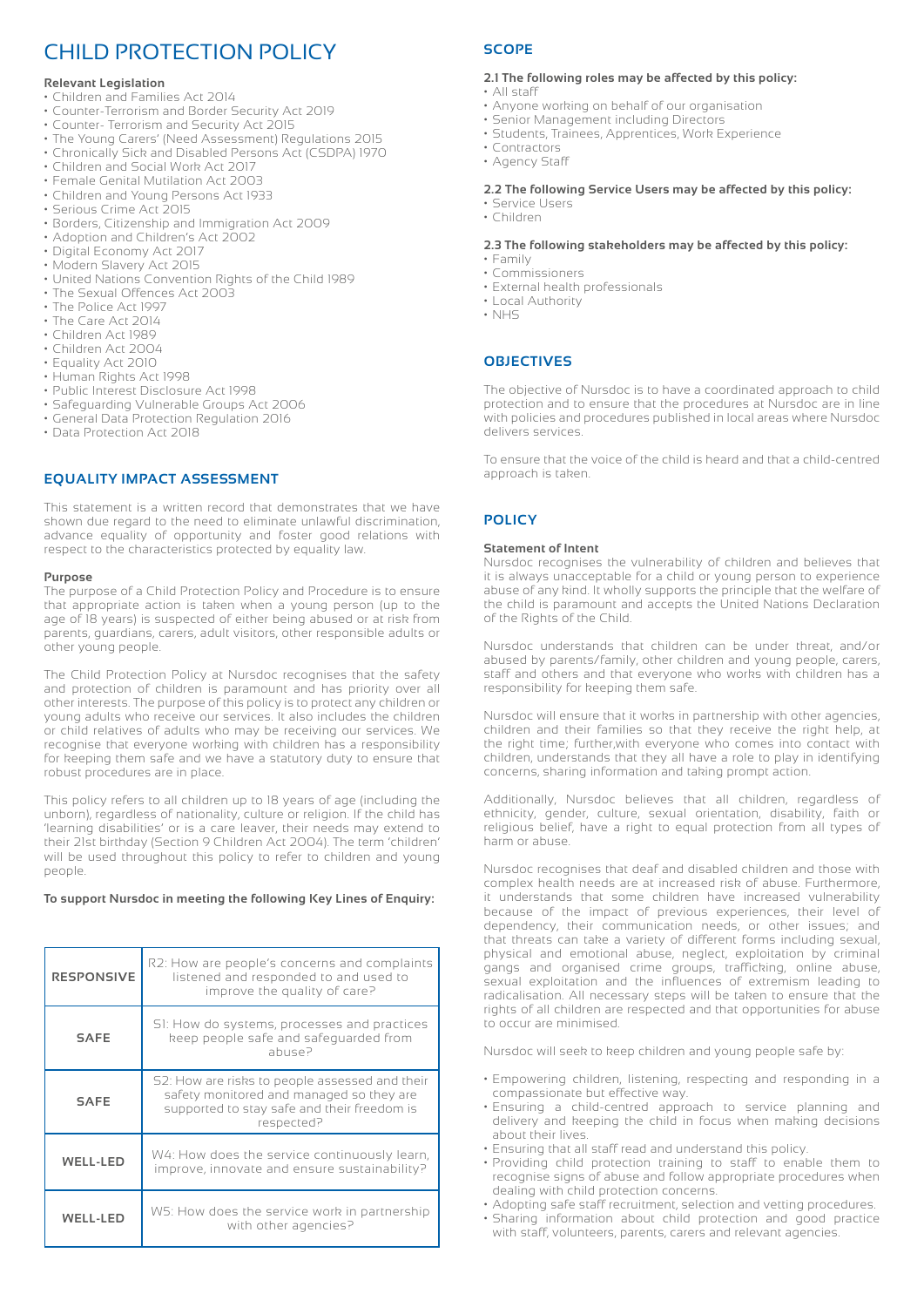- Requiring all staff to follow the reporting and recording procedures in every case of suspected abuse or disclosed abuse.
- Ensuring that all staff with responsibility for, or contact with children, will be provided with appropriate policies, guidance, training and support to enable them to implement this policy.
- Providing effective management and support systems for all staff so that staff know who to contact within Nursdoc in the event of child protection concerns arising.
- Working within the relevant Local Safeguarding Partners' guidance and procedures.
- Ensuring that policy and practice remains current and up to date and in line with local procedures.

# **Information Sharing and Confidentiality**

Good communication is essential for any organisation. In Nursdoc, every effort will be made to assure individuals that, should they have concerns, they will be listened to and taken seriously. It is the responsibility of the management and staff to ensure that information is available to, and exchanged between, all those involved in this organisation and its activities.

Children and young people have a right to information, especially any information that could make life better and safer for them. Nursdoc will act to ensure that they have information about how, and with whom, they can share their concerns, complaints and anxieties.

When sharing information, staff will be sensitive to the level of understanding and maturity, as well as to the level of responsibility of the people with whom they are sharing.

We understand that some information is confidential and will only be shared on a strictly need-to-know basis. Nursdoc will ensure that staff follow the guidelines: Information Sharing Advice for Practitioners Providing Safeguarding Services to Children, Young People, Parents and Carers (July 2018).

Nursdoc will ensure that staff understand that the General Data Protection Regulation (GDPR), Data Protection Act 2018 and human rights legislation are not barriers to justified information sharing, but provide a framework to ensure that personal information about living individuals is shared appropriately.

#### **Safe Recruitment**

Nursdoc will adopt a consistent and thorough process of safe recruitment in order to ensure that those recruited are suitable. This includes ensuring that safe recruitment and selection procedures are adopted which deter, reject or identify people who might abuse children or are otherwise unsuitable to work with them. Nursdoc will not sub-contract to any organisation which has not been part of a safe recruitment process.

Nursdoc will ensure that the level of DBS check required for the role will be confirmed. The recruiting manager will ensure that clearance is obtained before the applicant commences employment. As an employer of staff in a 'regulated activity', Managers must report concerns to the Local Authorities, CCG's and other service users Child Protection Team.

# **Best practice, Accountabilities and responsibilities**

Nursdoc will adhere to HM Government's 'Working Together to Safeguard Children (2018)' and will follow, within the scope of its role and responsibilities, NICE guidance NG76 and C G89 in addition to other best practice documents cited in this policy and procedure.

# **The Leadership Team at Nursdoc will:**

- Be responsible for the effectiveness of this policy and related procedures and for ensuring that sufficient resources are available to support its implementation
- Appoint a nominated individual to ensure that this policy is agreed, implemented and reviewed within the clinical governance framework.
- Delegate responsibility for ensuring that this policy is integrated into the governance structure of Nursdoc and reviewed.
- Appoint a designated Safeguarding Lead(s) to undertake a lead role for safeguarding, including being involved in Serious Case Reviews with Local Safeguarding Partners and agreeing action plans for shortfalls or improvements in process and working with the local operational team.
- The Safeguarding Lead will review concerns identified, standardise process and learning and report to the committee responsible for reviewing safeguarding incidents, ensuring that the CQC is informed.

# **The Director of Nursing will ensure that Nursdoc will:**

• Notify the designated Safeguarding Lead, if it is someone other than themselves, of any safeguarding concerns.

- Notify the designated Safeguarding Lead of the outcome of any safeguarding meetings not attended by the Lead.
- Ensure that they remain up to date on child protection processes in their own locality.
- Notify the CQC in line with CQC notification reporting requirements.

# **All managers are responsible for:**

- Ensuring that all staff are aware of their responsibilities in accordance with this policy and associated documents.
- Monitoring compliance with this policy within their area of responsibility.
- Providing support to staff involved in any children welfare incidents.
- Ensuring that staff complete approved safeguarding training.

#### **COVID-19**

Nursdoc recognises that during the coronavirus pandemic, children are at increased risk due to limited interaction outside of their household and social distancing measures. Nursdoc will ensure that it continues to be vigilant in relation to child protection and adheres to the steps outlined in this policy.

# **Recognising Children who May Need Early Help**

Nursdoc will ensure that staff understand that they must be alert to the potential need for early help as stated in 'Working Together to Safeguard Children' (2018) for a child who:

- Is disabled and has specific additional needs.
- Has special educational needs (whether or not they have a statutory Education, Health and Care Plan).
- Is a young carer.
- Is showing signs of being drawn into anti-social or criminal behaviour, including gang involvement and association with organised crime groups.
- Is frequently missing/goes missing from care or from home.
- Is at risk of modern slavery, trafficking or exploitation.
- Is at risk of being radicalised or exploited.
- Is in a family circumstance presenting challenges for the child, such as drug and alcohol misuse, adult mental health issues and domestic abuse.
- Is misusing drugs or alcohol themselves.
- Has returned home to their family from care.
- Is a privately fostered child.

Additionally, staff must be aware of any new or emerging threats which include online abuse, grooming, sexual exploitation and radicalisation as well as having the ability to identify symptoms and triggers of abuse or neglect.

# **Local Procedures**

All staff, including contracted or agency staff working with children, will familiarise themselves with the local child safeguarding policies, procedures and guidelines and work within them. Nursdoc will ensure that all staff within Nursdoc are aware and understand their local child protection policies and the localised reporting procedures for Local Authorities, CCG's and other service users. Nursdoc will identify a member of staff responsible for safeguarding.

# **Responding When a Child Discloses Abuse**

Keep the following considerations in mind when talking to a child who is disclosing abuse:

- Help the child feel comfortable.
- Reassure the child that it is not their fault. Let them know that they have not done anything wrong.
- Do not react with shock, anger, disgust. Be calm.
- Do not force a child to talk. Give the child time. Let him/her talk to you at their own pace.
- Do not force a child to show injuries.
- Use terms and language that the child can understand.
- Do not 'interview' the child.
- Ask appropriate questions.
- Do not ask 'why' questions.
- Do not teach the child new terms or words. This is important in relation to the court and law.
- Find out what the child wants from you.
- Be honest with the child.
- Confirm the child's feelings. Be supportive. • Remember that the safety of the child is most important. Keep in mind that a child might be further abused if they report that they
- have spoken to someone about the abuse. If you feel that the child is in danger, you must act immediately.

# **Reporting Concerns**

• If the child requires immediate medical attention call an ambulance and inform the control room staff that there is a child protection concern.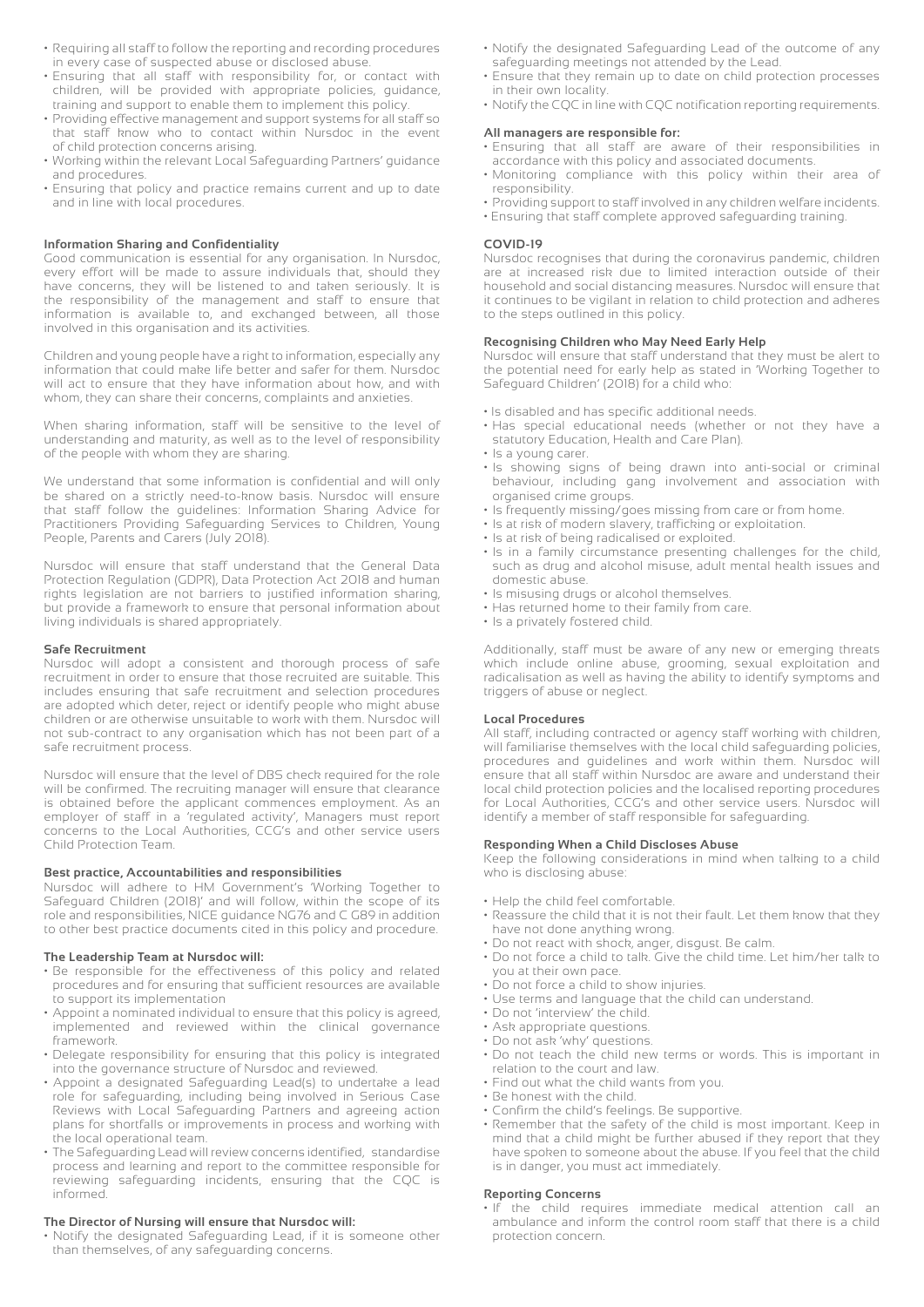- Call 999 if in immediate danger.
- Report incident/concerns to the relevant line manager who will support you to complete a report form.
- Report to the Local Authorities, CCG's and other service users Child Social Care Team.

# **Management of Allegations Against People in Positions of Trust**

Nursdoc, when working with children and families, must have clear policies for dealing with allegations against people who work with children. Nursdoc will make a clear distinction between an allegation, a concern about the quality of care or practice and a complaint. An allegation may relate to a person who works with children who has:

- Behaved in a way that has harmed a child, or may have harmed a child.
- Possibly committed a criminal offence against or related to a child.
- Behaved towards a child or children in a way that indicates they may pose a risk of harm to children If an allegation arises it will:
- Be reported immediately to a Senior Manager within Nursdoc.
- Be addressed as quickly as possible with a consistent and a fair and thorough investigation. Where it appears that a criminal offence may have been committed, the Police will be contacted immediately by the appropriate Senior Manager.
- Local Authorities, CCG's and other service users Children's Social Care Team must be informed within one working day of all allegations that come to the attention of Nursdoc or that are made to the Police regarding an employee or someone in a position of trust working with, or on behalf of, or who is known to Nursdoc who may have caused harm to a child. It is the responsibility of the Director of Nursing to ensure that the Local Authority, CCG or the service users Children's Social Care Team is notified.

# **5.2 SAFEGUARDING DISABLED CHILDREN**

Research suggests that disabled children are at increased risk of abuse, and that the presence of multiple disabilities appears to increase the risk of both abuse and neglect. A child could be considered to be disabled if he or she has significant problems with communication, comprehension, vision, hearing or physical functioning. A failure to recognise disabled children's human rights can lead to abusive situations and practices. Organisational culture and 'custom and practice' can contribute to institutional abuse or harm.

- Nursdoc will not underestimate how poor practice can become pervasive in influencing staff to behave inappropriately.
- Nursdoc will ensure that its services will readily seek the views of young people, parents and other professionals in reviewing their practice.

# **Particular attention will be paid to promoting a high level of awareness of the risks of harm, to high standards of practice, and to strengthening the ability of children and families to help themselves.**

- Make it common practice to enable disabled children to make their wishes and feelings known in respect of their care and treatment.
- Make sure that all disabled children know how to raise concerns and give them access to a range of adults with whom they can communicate. This could mean using interpreters and facilitators who are skilled in using the child's preferred method of communication.
- Recognise and utilise key sources of support, including staff in schools such as support workers, friends and family members where appropriate.
- Ensure that there is an explicit commitment to, and an understanding of, disabled children's safety and welfare among all providers of services used by disabled children.
- Develop the safe support services that families want, and a culture of openness and joint working with parents and carers on the part of services.
- Provide guidelines and training for staff on good practice in intimate care; working with children of the opposite sex; managing behaviour that challenges families and services; issues around consent to treatment; anti-bullying and inclusion strategies; sexuality and safe sexual behaviour among young people; monitoring and challenging placement arrangements for young people living away from home.
- Where a child is unable to tell someone of the abuse, they may convey anxiety or distress in some other way, e.g. behaviour or symptoms, and the Temporary worker must be alert to this.

# **Child Sexual Exploitation (CSE)**

As a result of nationwide cases CSE has become a national priority for health and social care. Staff have a significant contribution to make in identifying children and young people at risk of sexual exploitation.

Where there are concerns about the welfare of a child, Nursdoc

- Remember the child or young person's welfare is of paramount importance.
- Make sure the Temporary Worker is alert to the signs of Child Sexual Exploitation.
- The Temporary Worker will seek immediate advice from their manager, and Nursdoc will refer to Children's Social Care or the Police if there is a suspicion that a child is at risk of harm or is in immediate danger.
- Nursdoc will ensure that staff and temporary Workers know and understand the organisational and multi-agency safeguarding arrangements and processes.
- Information must be shared on a need-to-know basis.

#### **Domestic Violence and Abuse**

There is a strong link between domestic abuse and all types of significant harm to children and young people. Witnessing domestic violence is a form of emotional abuse to a child/young person which may result in long-lasting implications for their future well-being.

The Temporary Worker must follow local child protection reporting procedures if they are concerned that a child is witnessing domestic violence, is at risk of being harmed or is being harmed as a result of domestic violence or abuse.

# **5.3 FORCED MARRIAGE AND HONOUR BASED ABUSE/ VIOLENCE**

Children and young people can be subjected to domestic abuses perpetrated in order to force them into marriage or to 'punish' them for 'bringing dishonour on the family'. Duress cannot be justified on religious or cultural grounds, and forced marriage is an abuse of human rights. Whilst honour-based violence can culminate in the death of the victim, this is not always the case.

The child or young person may be subjected, over a long period, to a variety of different abusive and controlling behaviours ranging in severity. The abuse is often carried out by several members of a family including mothers, and female relatives/community members and may, therefore, increase the child's sense of powerlessness and be harder for professionals to identify and respond to.

Forced marriages of children must be regarded as a child protection issue. Nursdoc must not contact the parents in this situation and must make a referral direct to the local Safeguarding Team and follow local reporting procedures. Further advice can be obtained from the Forced Marriage Unit here: *www.gov.uk/stop-forced-marriage*

# **If Staff is at Risk**

Contact the Forced Marriage Unit (FMU) if staff know someone who has been taken abroad to be forced into marriage. Give as many details as possible, for example:

- Where the person has gone
- When they were due back
- When you last heard from them

The FMU will contact the relevant Embassy. If the person is a British National, the Embassy will try to contact the person and help them get back to the UK, if that is what they want.

#### **Female Genital Mutilation (FGM)**

FGM is an illegal practice which affects a girl's genital area, and which can impact on their emotional or physical well-being. FGM is a criminal offence and carries a maximum penalty of  $14$  years imprisonment.

- If a Temporary worker is aware of any Service User who has had FGM or of any female children who are at risk of FGM, they must discuss this with their manager or the Local Authorities, CCG's and other service users Safeguarding Team.
- If there is an immediate risk the police must be contacted.
- Staff must understand their responsibilities to report concerns. Free E-Learning training is available through the Home Office

# **Contextual Safeguarding**

Nursdoc will ensure that staff training includes Contextual Safeguarding. Nursdoc will ensure that staff understand that, as well as threats to the welfare of children from within their families, children may be vulnerable to abuse or exploitation from outside their families. These extra-familial threats might arise at school and other educational establishments, from within peer groups, or more widely from within the wider community and/or online. These threats can take a variety of different forms and children can be vulnerable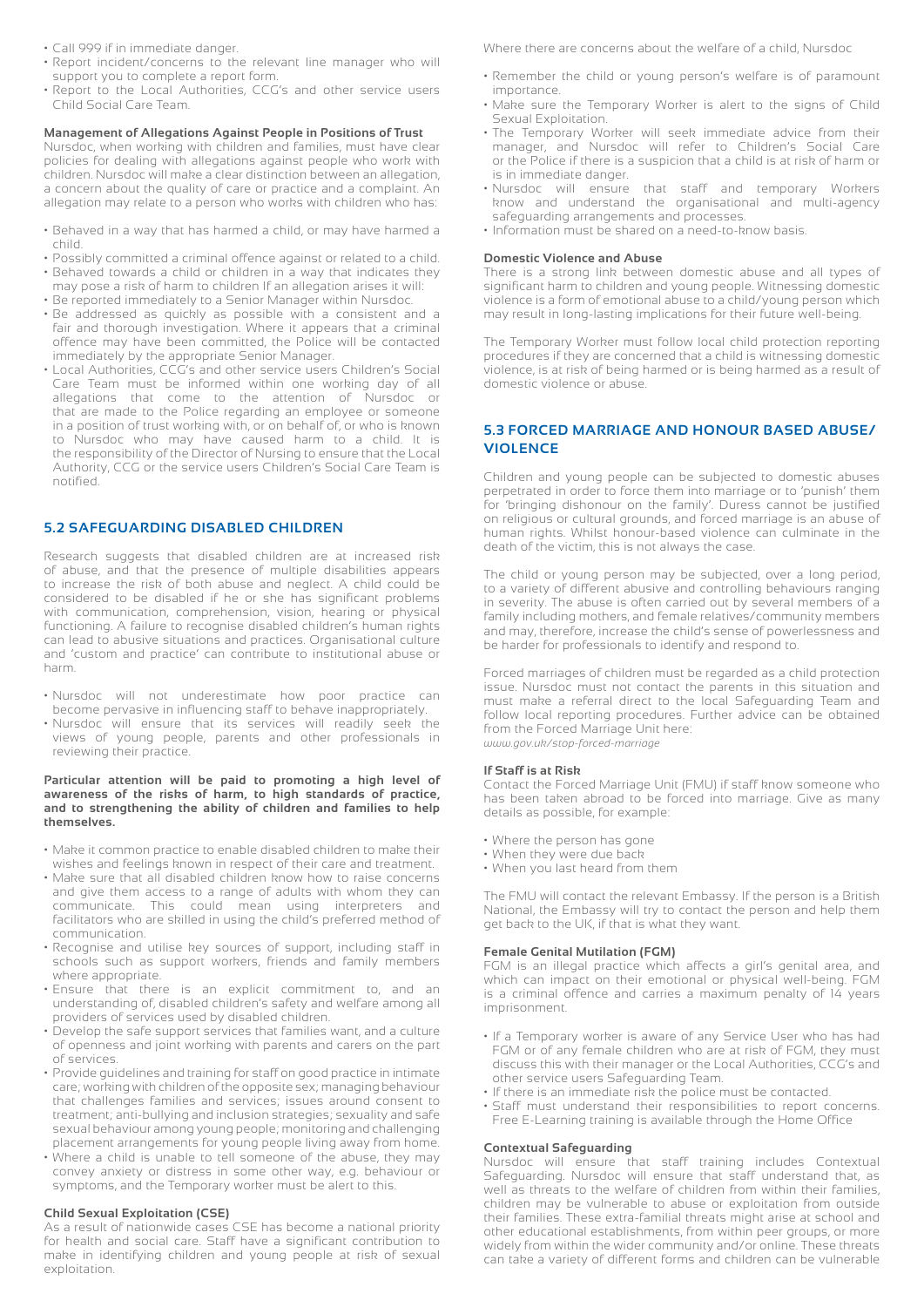to multiple threats, including: exploitation by criminal gangs and organised crime groups such as county lines; trafficking; online abuse; sexual exploitation and the influences of extremism leading to radicalisation. Training must highlight that extremist groups make use of the Internet to radicalise and recruit and to promote extremist materials. Any potential harmful effects to individuals identified as vulnerable to extremist ideologies or being drawn into terrorism must also be considered and Nursdoc will ensure that staff know how to refer any concerns to local safeguarding partners and that they have an understanding of Channel referrals and processes.

# **Whistle-blowing**

Safeguarding children is complex and can frequently be under review. It is important to remember that safeguarding is everyone's responsibility, and a culture must be promoted where staff are able to raise concerns and whistle-blow without fear.

# **Training**

Safeguarding Children and Young People should be included within the mandatory induction and include familiarisation with child protection responsibilities and the procedures to be followed should anyone have any concerns about a child's safety or welfare.

# **Consent**

Where Nursdoc needs to share special category personal data, Nursdoc will be aware that the Data Protection Act 2018 includes 'safeguarding of children and individuals at risk' as a condition that allows practitioners to share information without consent.

Information can be shared legally without consent if Nursdoc is unable to or cannot be reasonably expected to gain consent from the individual, or if to gain consent could place a child at risk.

# **DEFINITIONS**

# **Domestic Violence and Abuse**

• The UK's cross-government definition of domestic abuse is:

Any incident or pattern of incidents of controlling, coercive or threatening behaviour, violence or abuse between those aged 16 or over who are or have been intimate partners or family members regardless of gender or sexuality. This abuse can encompass but is not limited to:

- Psychological
- Physical
- Sexual
- Financial
- Emotional
- Controlling behaviour is: A range of acts designed to make a person subordinate and/or dependent by isolating them from sources of support, exploiting their resources and capacities for personal gain, depriving them of the means needed for independence, resistance and escape and regulating their everyday behaviour.
- Coercive behaviour is: An act or a pattern of acts of assault, threats, humiliation and intimidation or other abuse that is used to harm, punish, or frighten their victim. This definition, which is not a legal definition, includes so called 'honour' based violence, female genital mutilation (FGM) and forced marriage, and is clear that victims are not confined to one gender or ethnic group.

# **Safeguarding**

• Safeguarding is a term which is broader than 'child protection' and relates to the action taken to promote the welfare of children and protect them from harm. Safeguarding is everyone's responsibility.

Statutory guidance says that safeguarding means:

- Protecting children from maltreatment.
- Preventing impairment of children's health or development.
- Ensuring that children are growing up in circumstances consistent with the provision of safe and effective care.
- Taking action to enable all children to have the best outcomes.

# **Child or Young Person**

• Under the Children Acts 1989 and 2004 respectively, a child (or young person) is anyone who has not yet reached their 18th birthday. The fact that a child has reached 16 years of age, is living independently or is in further education, is a member of the armed forces, is in hospital, in prison or in a Young Offenders Institution does not change his or her status or entitlement to services or protection under the Children Act 1989.

# **Staff**

• Employment context: A person working under the control or direction of another, under a contract of employment in return for a wage or salary.

#### **Volunteer**

• The Disclosure and Barring Service (DBS) defines a 'volunteer' as: "A person who is engaged in any activity which involves spending time, unpaid (except for travelling and other approved out of pocket expenses), doing something which aims to benefit someone (individuals or groups) other than, or in addition to close relatives.

# **Child Sexual Exploitation**

• Child sexual exploitation is a form of child sexual abuse. It occurs where an individual or group takes advantage of an imbalance of power to coerce, manipulate or deceive a child or young person under the age of 18 into sexual activity (a) in exchange for something the victim needs or wants, and/or (b) for the financial advantage or increased status of the perpetrator or facilitator. The victim may have been sexually exploited even if the sexual activity appears consensual. Child sexual exploitation does not always involve physical contact; it can also occur through the use of technology.

# **Safeguarding Partners**

- Local Safeguarding Children Boards (LSCBs) are being replaced by "Safeguarding Partners." Under the new legislation, three safeguarding partners (Local Authorities, Chief Officers of Police, and Clinical Commissioning Groups) must make arrangements to work together with relevant agencies (as they consider appropriate) to safeguard and protect the welfare of children in the area.
- The geographical footprint for the new arrangements is based on local authority areas. Every Local Authority, Clinical Commissioning Group and Police Force must be covered by a local safeguarding arrangement.

# **Contextual Safeguarding**

• Contextual Safeguarding is an approach to understanding, and responding to, young people's experiences of significant harm beyond their families. It recognises that the different relationships that young people form in their neighbourhoods, schools and online can feature violence and abuse. Parents and carers have little influence over these contexts, and young people's experiences of extra- familial abuse can undermine parent-child relationships.

# **GDPR**

- The General Data Protection Regulation (GDPR) (EU) 2016/679 is a regulation in EU law on data protection and privacy for all individuals within the European Union (EU) and the European Economic Area (EEA). The General Data Protection Regulation (GDPR) is a legal framework that sets guidelines for the collection and processing of personal information of individuals within the European Union  $(EU)$ .
- The GDPR forms part of the data protection regime in the UK, together with the new Data Protection Act 2018 (DPA 2018). The main provisions of this applied like the GDPR, from 25 May 2018 Special Category Personal Data.
- Under GDPR, special categories of personal data means data revealing health, racial or ethnic origin, political opinions, religious or philosophical beliefs, trade union membership, etc.

# **PROFESSIONALS**

Professionals providing this service should be aware of the following:

- The welfare of the child is paramount, with safeguarding being everyone's responsibility.
- Whether you deliver children's services or not you must ensure that your staff have received child protection training and understand local reporting procedures.
- Nursdoc will promote a culture where staff can freely raise concerns.

# **People affected by the service**

People affected by this service should be aware of the following:

- You have a right to equal protection from all types of harm or abuse.
- Nursdoc will seek your consent to share information about you. However, if we think you are at risk we will respond in your best interests. We will only share information on a need-toknow basis.

# **APPENDIX 1**

# **Categories and Indicators of Child Abuse and Neglect**

The following definitions will assist staff to recognise whether a child is suffering or is likely to suffer significant harm. Where abuse is suspected, a referral must always be made to the Local Authorities, CCG's and other service users Child Protection Team using local reporting procedures.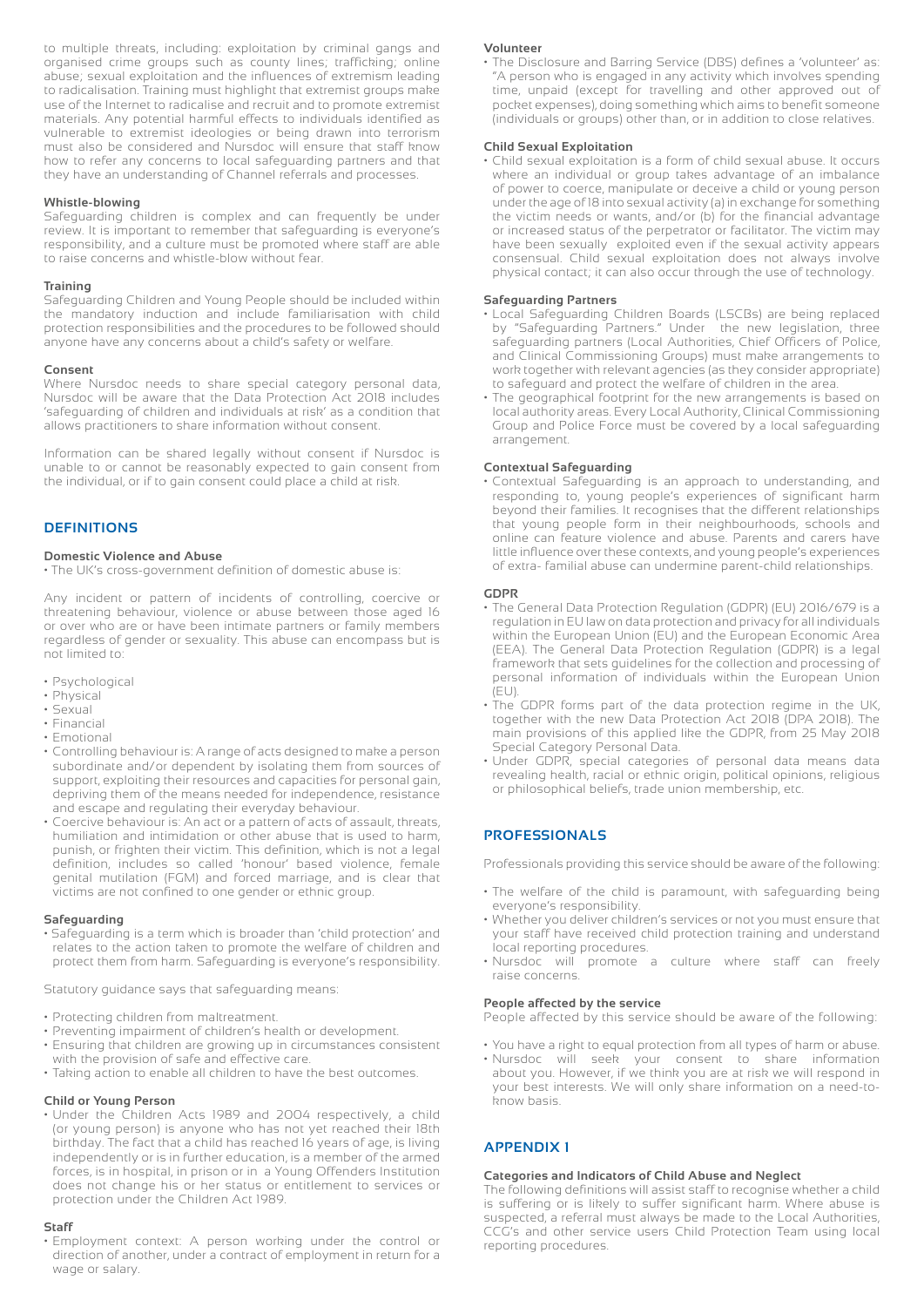# **Physical Abuse:**

Physical abuse may involve hitting, shaking, throwing, poisoning, burning or scalding, drowning, suffocating, or otherwise causing physical harm to a child. Physical harm may also be caused when a parent or carer fabricates the symptoms or, deliberately induces illness in a child.

# **Emotional Abuse:**

Emotional abuse is the persistent emotional maltreatment of a child such as to cause severe and persistent effects on the child's emotional development and may involve: Conveying to children that they are worthless or unloved, inadequate, or valued only insofar as they meet the needs of another person; Imposing age or developmentally inappropriate expectations on children. These may include interactions that are beyond the child's developmental capability, as well as overprotection and limitation of exploration and learning, or preventing the child participating in normal social interaction; Seeing or hearing the ill-treatment of another e.g. where there is domestic violence and abuse; Serious bullying, causing children frequently to feel frightened or in danger; Exploiting and corrupting children. Some level of emotional abuse is involved in all types of maltreatment of a child, though it may occur alone.

# **Sexual Abuse:**

Sexual abuse involves forcing or enticing a child or young person to take part in sexual activities, not necessarily involving a high level of violence, whether or not the child is aware of what is happening. The activities may involve physical contact, including assault by penetration (e.g. rape or oral sex) or non-penetrative acts such as masturbation, kissing, rubbing and touching outside of clothing. Sexual abuse includes non-contact activities, such as involving children in looking at pornography, including online and with mobile phones, or in the production of pornographic materials, watching sexual activities or encouraging children to behave in sexually inappropriate ways or grooming a child in preparation for abuse (including via the internet). Sexual abuse is not solely perpetrated by adult males. Women can also commit acts of sexual abuse, as can other children.

In addition, sexual abuse includes abuse of children through sexual exploitation. Penetrative sex, where one of the partners is under the age of 16, is illegal although prosecution of similar age, consenting partners is not usual. However, where a child is under the age of 13 it is classified as rape under Section 5 of the Sexual Offences Act 2003.

## **Neglect:**

Neglect is the persistent failure to meet a child's basic physical and/ or psychological needs, likely to result in the serious impairment of the child's health or development.

Neglect may occur during pregnancy as a result of maternal substance misuse, maternal mental ill health or learning difficulties or a cluster of such issues. Where there is domestic abuse and violence towards a carer, the needs of the child may be neglected. Once a child is born, neglect may involve a parent failing to:

- Provide adequate food, clothing and shelter (including exclusion from home or abandonment)
- Protect a child from physical and emotional harm or danger
- Ensure adequate supervision (including the use of inadequate caregivers)
- Ensure access to appropriate medical care or treatment. It may also include neglect of, or unresponsiveness to a child's basic emotional, social and educational needs

#### **Domestic Abuse:**

Included in the four categories of child abuse and neglect above, are a number of factors relating to the behaviour of the parents and carers which have significant impact on children, such as domestic violence. Research analysing Serious Case Reviews has demonstrated a significant prevalence of domestic abuse in the history of families with children who are the subject of Child Protection Plans. Children can be affected by seeing, hearing and living with domestic violence and abuse as well as being caught up in any incidents directly, whether to protect someone or as a target. It should also be noted that the age group of 16 and 17 year olds has been found in recent studies to be increasingly affected by domestic violence in their peer relationships.

The cross-government definition of domestic violence and abuse is:

Any incident or pattern of incidents of controlling, coercive, threatening behaviour, violence or abuse between those aged 16 or over who are, or have been, intimate partners or family members regardless of gender or sexuality. The abuse can encompass, but is not limited to:

- Psychological
- Physical
- Sexual
- Financial
- Emotional

# **Controlling Behaviour:**

A range of acts designed to make a person subordinate and/or dependent by isolating them from sources of support, exploiting their resources and capacities for personal gain, depriving them of the means needed for independence, resistance and escape and regulating their everyday behaviour. Coercive behaviour is an act or a pattern of acts of assault, threats, humiliation and intimidation or other abuse that is used to harm, punish, or frighten their victim.

#### **Signs of Abuse**

Recognising child abuse is not easy. It is not your responsibility to decide whether child abuse has taken place or if a child is at risk of harm from someone. You do, however, have both a responsibility and duty to act in order that the appropriate agencies can investigate and take any necessary action to protect a child. The following information should help you to be more alert to the signs of possible abuse:

# **Physical Abuse**

Most children will collect cuts and bruises as part of the rough and tumble of daily life. Injuries should always be interpreted considering the child's medical and social history, developmental stage and the explanation given. Most accidental bruises are seen over bony parts of the body e.g. elbows, knees, skins, and are often on the front of the body. Some children, however, will have bruising that is more than likely inflicted rather than accidental. Important indicators of physical abuse are bruises or injuries that are either unexplained or inconsistent with the explanation given, or visible on the 'soft' parts of the body where accidental injuries are unlikely e.g. cheeks, abdomen, back and buttocks. A delay in seeking medical treatment when it is obviously necessary is also a cause for concern, although this can be more complicated with burns, as these are often delayed in presentation due to blistering taking place. The physical signs of abuse may include:

- Unexplained bruising, marks or injuries on any part of the body.
- Multiple bruises in clusters, often on the upper arm, outside of the thigh.
- Unexplained bruising in babies or non-mobile children.
- Cigarette burns.
- Human bite marks.
- Scalds, with upward splash marks.
- Multiple burns with a clearly demarcated edge.

Changes in behaviour which can also indicate physical abuse:

- Fear of parents being approached for an explanation
- Aggressive behaviour or severe temper outbursts
- Flinching when approached or touched
- Reluctance to get changed, for example in hot weather
- Depression
- Withdrawn behaviour
- Running away from home
- Fear of medical help or examination

# **Emotional Abuse**

Emotional abuse can be difficult to measure, as there are often no outward physical signs. There may be a developmental delay due to a failure to thrive or grow, although this will usually only be evident if the child puts on weight in other circumstances, for example when hospitalised or away from their parents' care. Even so, children who appear well cared for may nevertheless be emotionally abused by being taunted, put down or belittled. They may receive little or no love, affection or attention from their parents or carers. Emotional abuse can also take the form of children not being allowed to mix or play with other children. Changes in behaviour which can indicate emotional abuse include:

- Neurotic behaviour e.g. sulking, hair twisting, rocking.
- Sudden speech disorders.
- Fear of making mistakes.
- Being unable to play.
- Self-harm.
- Fear of parent being approached regarding their behaviour.
- Developmental delay in terms of emotional progress.
- Extremes of passivity or aggression.

#### **Sexual Abuse**

Adults or other children who use children to meet their own sexual needs, abuse both girls and boys of all ages, including infants and toddlers. Usually, in cases of sexual abuse, it is the child's behaviour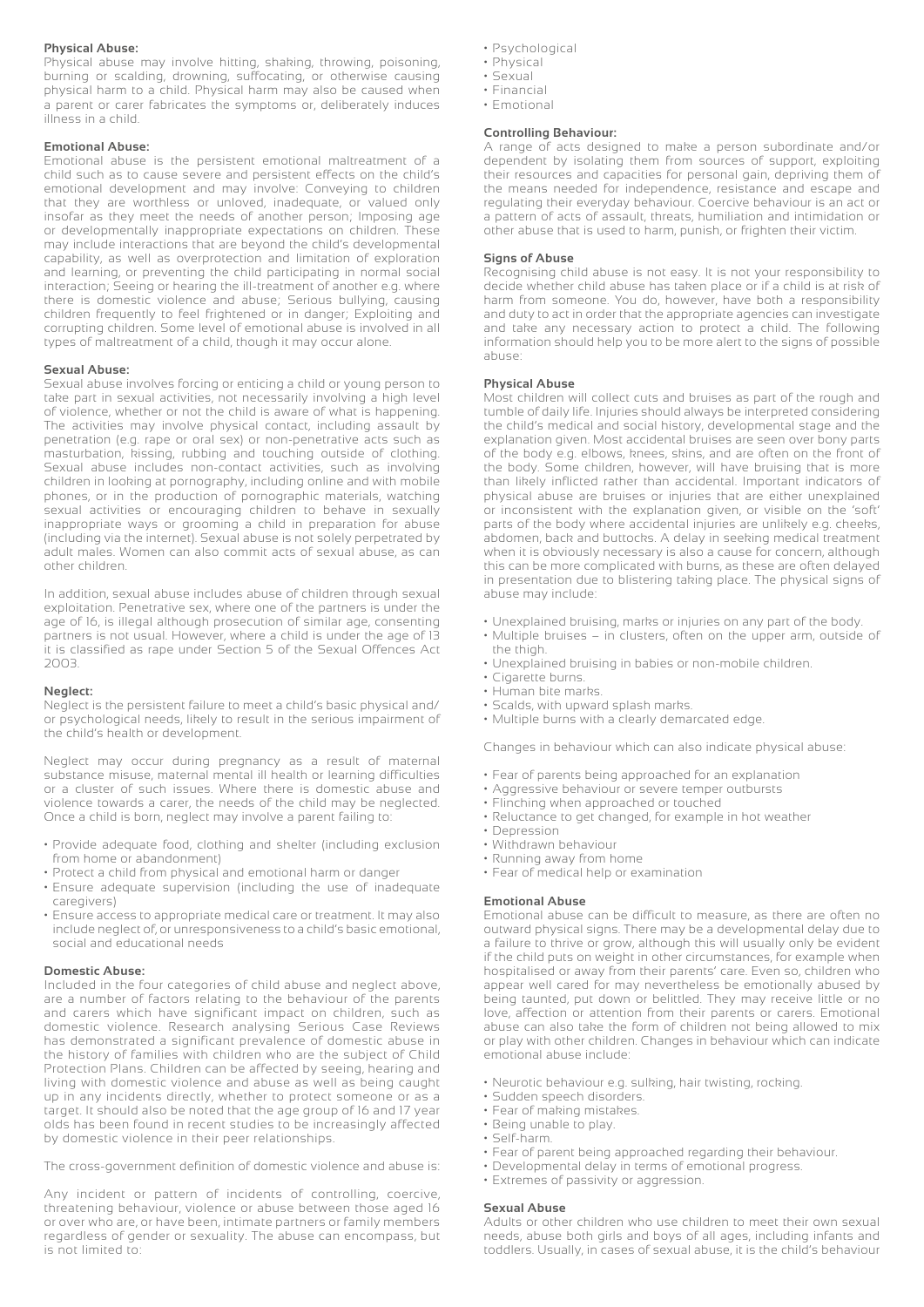that may cause you to become concerned, although physical signs can also be present. In all cases, children who tell about sexual abuse do so because they want it to stop. It is important, therefore, that they are listened to and taken seriously.

The physical signs of sexual abuse may include:

- Pain or itching in the genital area.
- Bruising or bleeding near the genital area.
- Sexually transmitted disease.
- Vaginal discharge or infection.
- Stomach pains.
- Discomfort when walking or sitting down.
- Pregnancy.

Changes in behaviour which can also indicate sexual abuse include:

- Sudden or unexplained changes in behaviour e.g. becoming aggressive or withdrawn.
- Fear of being left with a specific person or group of people.
- Having nightmares.
- Running away from home.
- Sexual knowledge which is beyond their age, or developmental level.
- Sexual drawings or language.
- Bed-wetting/daytime soiling.
- Sudden loss of appetite or compulsive eating.
- Self-harm or mutilation, sometimes leading to suicide attempts.
- Saying they have secrets they cannot tell anyone about.
- Substance or drug misuse.
- Suddenly having unexplained sources of money or gifts.
- Not allowed to have friends (particularly in adolescence). • Acting in a sexually explicit way towards adults or other children/ peers.

# **Neglect**

Neglect can be a difficult form of abuse to recognise yet has some of the most lasting and damaging effects on children. The physical signs of neglect may include:

- Constant hunger, sometimes stealing food from other children.
- Poor personal hygiene constantly dirty or 'smelly'.
- Loss of weight, or being constantly underweight.
- Inappropriate clothing for the conditions.
- Poor parental engagement for school/health needs.

Changes in behaviour which can also indicate neglect may include:

- Complaining of being tired all the time.
- Not requesting medical assistance and/or failing to attend appointments.
- Having few friends.
- Mentioning being left alone or unsupervised.

**NB:** These definitions and indicators are not meant to be definitive, but only serve as a guide to assist you. It is important too, to remember that many children may exhibit some of these indicators at some time, and that the presence of one or more should not be taken as proof that abuse is occurring. There may well be other reasons for changes in behaviour such as a death, or the birth of a new baby in the family or relationship problems between parents/ carers. In assessing whether indicators are related to abuse or not, the authorities will always want to understand them in relation to the child's development and context.

# **Abuse and Neglect - General Indicators:**

The risk of maltreatment is recognised as being increased when there is:

- Parental or carer drug or alcohol abuse.
- Parental or carer mental ill health.
- Intra-familial violence or history of violent offending.
- Previous child maltreatment in members of the family.
- Known maltreatment of animals by the parent or carer.
- Vulnerable and unsupported parents or carers.
- Pre-existing disability in the child.

(NICE CG89: When to suspect Child Maltreatment, July 2009)

# **Babies Under 1 Year**

All babies need to be safe, nurtured and able to thrive. The early care they receive provides the essential foundations for all future physical, social and emotional development. Whilst most parents do provide the love and care their babies need, sadly too many babies suffer abuse and neglect. The emotional abuse, neglect or physical harm of babies is particularly shocking both because babies are totally dependent on others and because of the relative prevalence of such maltreatment.

• 45 percent of serious case reviews in England relate to babies under the age of 1 year

In England and Wales, babies are eight times more likely to be killed than older children. An original analysis conducted for this report estimates, for the first time, the numbers of babies living in vulnerable and complex family situations:

- 19,500 babies under 1 year old are living with a parent who has used Class A drugs in the last year.
- 39,000 babies under 1 year old live in households affected by domestic violence in the last year.
- 93,500 babies under 1 year old live with a parent who is a problem drinker.
- 144,000 babies under 1 year old live with a parent who has a common mental health problem (All babies count campaign, NSPCC, executive summary. Nov 2011

# **WHAT IS CHILD SEXUAL EXPLOITATION?**

Sexual exploitation of children and young people has been identified throughout the UK, in both rural and urban areas, and in all parts of the world. It affects boys and young men as well as girls and young women from any and of any ethnicity. It is a type of Sexual Abuse and can have a serious impact on every aspect of the lives of children involved. Child sexual exploitation (CSE) is the organised and deliberate exploitation of a child purely for the sexual gratification of adults.

The sexual exploitation of children is described in the Government's guidance as "involving exploitative situations, contexts and relationships where young people (or a third person or persons) receive 'something' (e.g. food, accommodation, drugs, alcohol, cigarettes, affection, gifts, money) because of their performing, and/ or another or others performing on them, sexual activities. It can occur using technology without the child's immediate recognition; e.g. being persuaded to post sexual images on the internet/mobile phones without immediate payment or gain. In all cases, those exploiting the child have power over them by their age, gender, intellect, physical strength and/or economic or other resources. Violence, coercion and intimidation are common, involvement in exploitative relationships being characterised in the main by the child's limited availability of choice resulting from their social/ economic and/or emotional vulnerability."

Sexual exploitation results in children and young people suffering harm and causes significant damage to their physical and mental health. It can also have profound and damaging consequences for the child's family. Parents and carers are often traumatised and under severe stress. Siblings can feel alienated and their self-esteem affected. Family members can themselves suffer serious threats of abuse, intimidation and assault at the hands of perpetrators.

There are strong links between children involved in sexual exploitation and other behaviours such as running away from home or care, bullying, self-harm, teenage pregnancy, truancy and substance misuse. In addition, some children are particularly vulnerable, for example, children with special needs, those in residential or foster care, those leaving care, migrant children, unaccompanied asylumseeking children, forced marriage and those involved in gangs.

Many sexually exploited children are hidden from public view. They are unlikely to be loitering or soliciting on the streets. Research and practice has helped to move the understanding away from a narrow view of seeing sexual exploitation as a young person standing on a street corner selling sex.

There is also often a presumption that children are sexually exploited by people they do not know. However, evidence shows that this is often not the case and children are often sexually exploited by people with whom they feel they have a relationship, e.g. a boyfriend/ girlfriend.

Due to the nature of the grooming methods used by their abusers, it is very common for children and young people who are sexually exploited, not to recognise that they are being abused. Staff should be aware that, particularly young people aged 17 and 18, may believe themselves to be acting voluntarily and will need support to work with them so they can recognise that they are being sexually exploited.

# **Types of CSE**

There are three main types of CSE: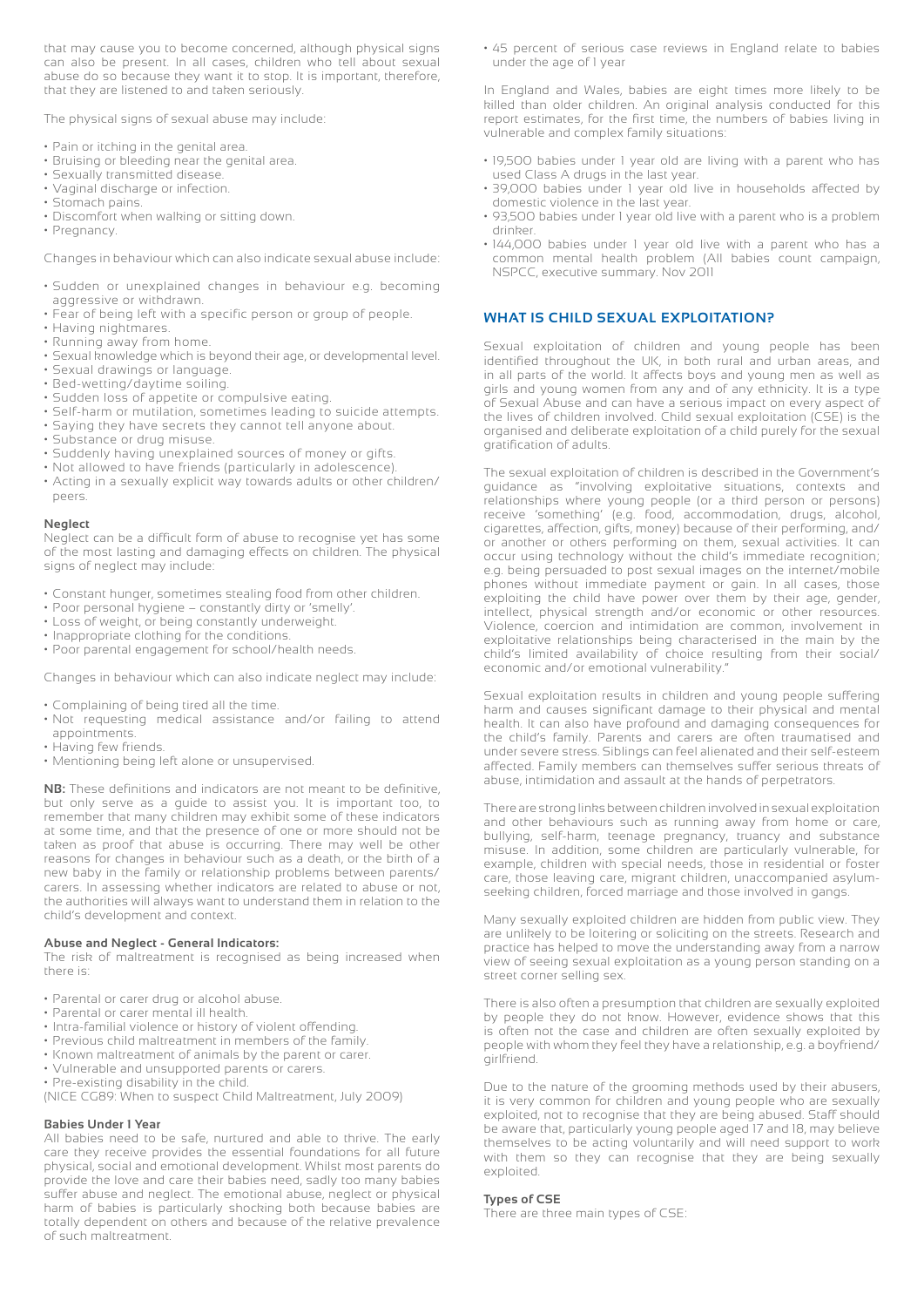# **• Inappropriate Relationships**

This usually involves one perpetrator who has inappropriate power or control over a young person. There is often a significant age gap and the victim may believe they are in a loving relationship.

# **• 'Boyfriend' Model**

The perpetrator befriends and grooms the young person into a 'relationship' and then convinces or forces them to have sex with friends or associates. This is sometimes associated with gang activity.

#### **• Organised Sexual Exploitation**

Young people are passed through networks where they are forced into sexual activity with multiple men. This often occurs at 'sex parties' and the young people may be used to recruit others into the network Child Sexual Exploitation (CSE) can also take place over the internet.

# **Know the Signs**

Even something that seems like normal teenage behaviour could be a sign that a child is being sexually exploited. Some of the visible signs include:

- Change in physical appearance new clothes, more/less makeup, poor self-image, weight gain/loss.
- Having increased health/sexual health-related problems.
- Having marks or scars on their body which they try to conceal by refusing to undress or uncover parts of their body.
- Expressions of despair (self-harm, overdose, eating disorder, challenging behaviour, aggression, appearing drunk or under the influence of drugs/alcohol, suicidal tendencies, looking tired or ill, sleeping during the day).
- Sexually transmitted infections/pregnancy.
- Multiple miscarriages or terminations.
- Indicators of CSE in conjunction with chronic alcohol and drug use.
- Indicators of CSE alongside serious self-harming behaviour.
- Being defensive about where they have been and what they have been doing.
- Volatile/criminal behaviour.
- Use of the internet that causes concern including possible use of web cams.
- Becoming involved in criminality/repeat offending.
- Exclusion and/or unexplained absences from school or not engaged in education or training. Non-school attendance or excluded due to behaviour.
- Sexualised risk-taking including on the Internet and mobile phone. • 'Sexting' (the act of sending sexually explicit messages or
- photographs, primarily between mobile phones).
- Increased use of online gaming including Xbox.
- Association with gangs.
- Removed from known 'red light' district by professionals due to suspected CSE
- Child under 16 meeting different adults and exchanging or selling sexual activity.
- Being hostile or physically aggressive in their relationship with parents/carers or other family members.
- Getting into cars with unknown adults or associating with known CSE adults.
- Child under 13 engaging in penetrative sex with another over 15 years.
- Associating/developing a sexual relationship with older men or women.
- Reports of being involved in CSE through being seen in hotspots (i.e. in certain flats, recruiting grounds, cars or houses and maybe in the company of known CSE adults).
- Becoming disruptive at home or school or using offensive language.
- Being secretive or withdrawn.
- Older 'boyfriend/girlfriend' or relationship with a controlling adult.
- Physical or emotional abuse by that 'boyfriend/girlfriend' or controlling adult.
- Associating with other sexually exploited children.
- Regularly coming home late or going missing overnight or longer.
- Returning home after long intervals but appearing well cared for.
- Being a victim of honour-based violence.
- Unsuitable or inappropriate accommodation (including street homelessness, staying with adults known to be involved in CSE and living in a place where needs are not met). • Being involved in witchcraft.
- Isolated from peers and social networks; not mixing with their usual friends.
- Lack of positive relationship with a protective, nurturing adult.
- Living independently and failing to respond to attempts by workers to keep in touch.
- Unusual association with taxi drivers/firms.
- Breakdown of residential placements due to behaviour.
- Having money, mobile phones, credit for mobile phones, sim cards, clothes, jewellery or other items without a plausible explanation and not given by parents/carers.
- Having multiple mobile phones, sim cards or use of a mobile phone that causes concern; multiple callers, more texts than usual.
- Overtly sexualised dress.
- Disclosure of physical/sexual assault and then refusing to make or withdrawing a complaint.
- Having possession of hotel keys/key cards or keys to unknown premises.
- Receiving rewards of money or goods for recruiting peers into CSE or just introducing peers to known adults.
- Knowledge of towns and cities they have no previous connection with.
- Being taken to clubs and hotels by adults and engaging in sexual activity.
- Disappearing from the 'system' with no contact or support.
- Being taken abroad by family members (forced marriage).
- Abduction and forced imprisonment. • Being bought/sold for sexual acts.

# **Possible Indicators Specific to Boys and Young Men are:**

# **• Health**

Physical symptoms (e.g. bruising or sexually transmitted infections); drug or alcohol misuse; self-harm or eating disorders.

#### **• Education**

Truancy, deterioration of school work or part-time timetable.

# **• Emotional and Behavioural Development**

Secretive e.g. about internet use; anti-social behaviour; sexualised language; sexually offending behaviour.

# **• Family and Social Relationships**

Associating with other children and young people at risk of sexual exploitation; missing from home or staying out late; getting into cars of unknown people; contact with adults outside normal social group.

#### **• Identity**

Low self-esteem, poor self-image or lack of confidence.

# **• Social Presentation**

Wearing an unusual amount of clothing.

# **• Income**

Social activities with no explanation of how it has been funded; possession of abnormal amounts of money, gifts, new mobile phones, credit on mobile phone, number of SIM cards.

#### **• Social Integration**

Frequenting known high-risk areas or going to addresses of concern; seen at public toilets known for cottaging; seen at adult venues.

# **What are the Vulnerabilities?**

The warning signs and vulnerabilities are indicated below:

Once engaged, offenders are likely to employ a series of sequential steps to erode the free will of the victim and trap them into a lifestyle which is not a choice but to which they can see no alternative as it has become all they know. These incremental steps may take the form of:

# **• Chilling**

Generally associating with the child, supplying them with drink or drugs, listening to them, making them feel good and appearing to be the only one who understands them. Commonly, this phase may extend for a protracted period e.g. 12 months.

#### **• Presents**

The victim will be provided with gifts e.g. jewellery, electronic items or money.

#### **• Physical**

The offender will begin to ask for them to enter a sexual relationship.

#### **• Pestering**

Whether they have had a sexual relationship to date the pressure to do so or to expand it will be increased.

# **• Threats**

To the victim and/or other people e.g. their family.

#### **• Orders**

The victim is essentially challenged to refuse what is being demanded of them.